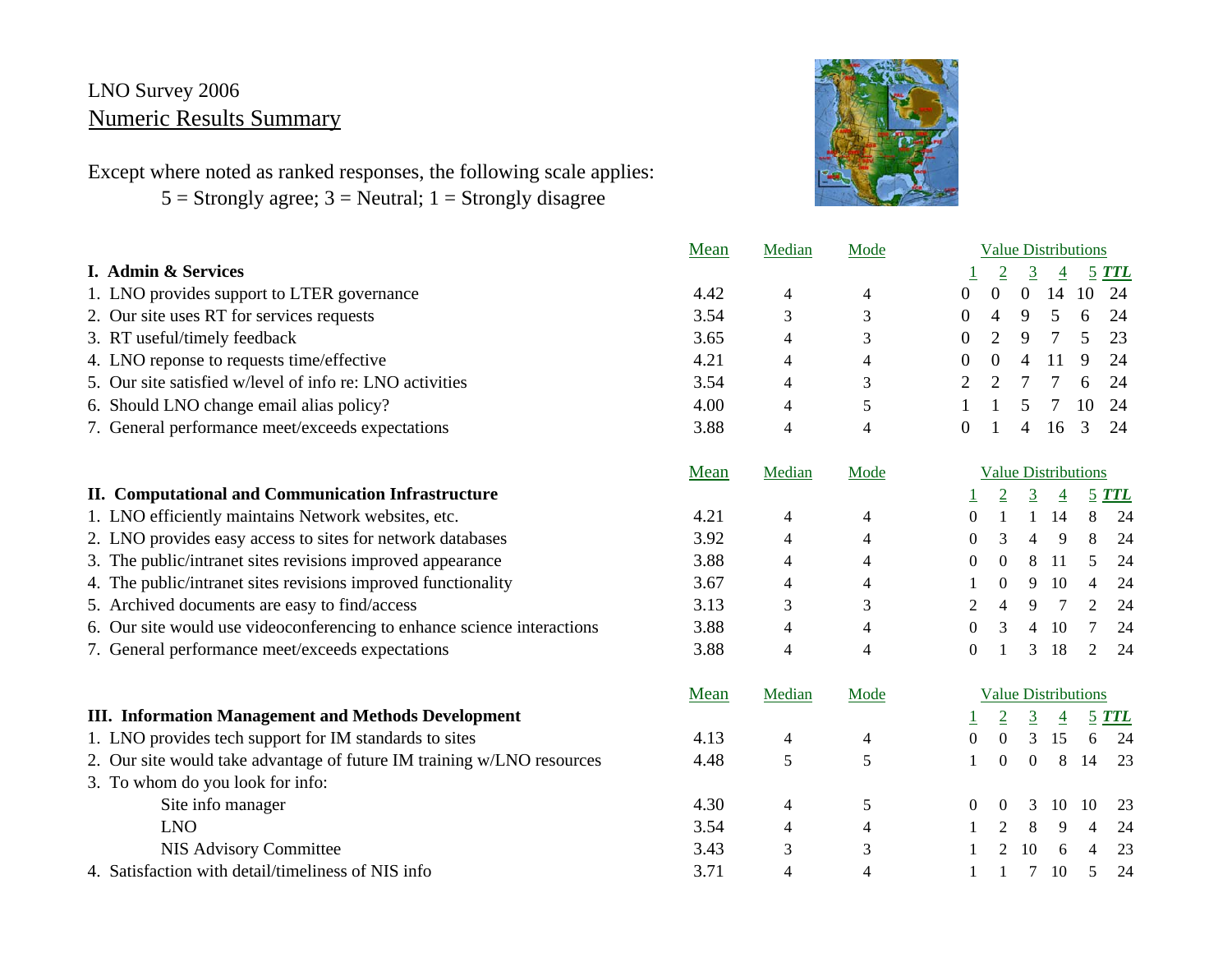| 5. Satisfaction with LNO assistance with EML implementation             | 3.88 | 4                        | 4    |                            |                  | 2                |                | 9              | 8                          | 24             |         |
|-------------------------------------------------------------------------|------|--------------------------|------|----------------------------|------------------|------------------|----------------|----------------|----------------------------|----------------|---------|
| 6. General performance meet/exceeds expectations                        | 3.75 | $\overline{4}$           | 4    |                            | $\overline{0}$   |                  | 7              | 13             | 3                          | 24             |         |
|                                                                         |      |                          |      |                            |                  |                  |                |                |                            |                |         |
| IV. Network Development, Community Outreach & Training                  | Mean | Median                   | Mode | <b>Value Distributions</b> |                  |                  |                |                |                            |                |         |
| 1a. Importance of LNO to continue facilitation btwn network and         |      |                          |      |                            |                  | $\overline{2}$   | $\overline{3}$ | $\overline{4}$ |                            | $5$ $TTL$      |         |
| Scientific and educational societies                                    | 4.21 | 4                        | 5    |                            | $\overline{0}$   | 1                | 3              | 10             | 10                         | 24             |         |
| Governmental agencies                                                   | 4.42 | $\overline{\mathcal{A}}$ | 4    |                            | 0                | $\theta$         |                | 12             | 11                         | 24             |         |
| Research centers                                                        | 4.17 | 4                        | 4    |                            | $\overline{0}$   | $\theta$         | 4              | 12             | 8                          | 24             |         |
| <b>NGOs</b>                                                             | 4.08 | 4                        | 4    |                            | $\overline{0}$   | $\overline{0}$   | 5              | 12             | 7                          | 24             |         |
| Policy makers                                                           | 4.22 | 4                        | 4    |                            | $\theta$         | $\theta$         | 3              | 12             | 8                          | 23             |         |
| 1b. LNO has been effective in est interactions w/broader comm           | 3.91 | 4                        | 4    |                            | $\overline{0}$   | $\boldsymbol{0}$ | 7              | <sup>11</sup>  | 5                          | 23             |         |
| 2a. Training activities are important LNO outreach activities           | 4.17 | 4                        | 4    |                            | $\overline{0}$   | 1                | 3              | 11             | 9                          | 24             |         |
| 2b. Personnel from our site has attended an effective outreach activity | 3.96 | 4                        | 5    |                            | 1                |                  | 5              | 8              | 9                          | 24             |         |
| 2c. LNO should continue with the following:                             |      |                          |      |                            |                  |                  |                |                |                            |                |         |
|                                                                         |      |                          |      |                            |                  |                  |                |                | <b>Value Distributions</b> |                |         |
| Rank order responses 1-6; $1 =$ highest priority, $6 =$ lowest priority | Mean | <b>Mean Rank</b>         |      |                            |                  | $\overline{2}$   | $\overline{3}$ | $\overline{4}$ | $\overline{5}$             |                | $6$ TTL |
| Ecological informatics                                                  | 3.22 | 3                        |      |                            | 8                | 3                | 1              | $\overline{2}$ | $\mathfrak s$              | 4              | 23      |
| Ecological Metadata Language                                            | 3.04 | 1                        |      |                            | 5                | 4                | 5              | 4              | $\overline{4}$             | $\mathbf{1}$   | 23      |
| <b>Database Development</b>                                             | 3.39 | 4                        |      |                            | $\overline{2}$   | 6                | 5              | $\overline{4}$ | 3                          | 3              | 23      |
| <b>Wireless Networking</b>                                              | 4.30 | 6                        |      |                            | $\overline{2}$   | -1               | 2              | 7              | 5                          | 6              | 23      |
| Sensor networks                                                         | 3.17 | 2                        |      |                            | 3                | 6                | 5              | $\overline{4}$ | 3                          | $\mathfrak{2}$ | 23      |
| Emerging technologies                                                   | 3.87 | 5                        |      |                            | 3                | 3                | 5              | 2              | 3                          | $\overline{7}$ | 23      |
| 3. General performance meet/exceeds expectations                        | 3.96 | 4                        | 4    |                            | $\overline{0}$   | $\overline{0}$   | 5              | 15             | 4                          | 24             |         |
| V. Publications and Public Outreach                                     | Mean | Median                   | Mode |                            |                  |                  |                |                | <b>Value Distributions</b> |                |         |
| 1. Following publications meet/exceed expectations:                     |      |                          |      |                            | $\overline{1}$   | $\overline{2}$   | $\overline{3}$ | $\overline{4}$ |                            | <u>5 TTL</u>   |         |
| a. LTER Newsletter                                                      | 4.00 | $\overline{4}$           | 4    |                            | $\boldsymbol{0}$ | $\mathbf{1}$     | 3              | 15             | 5                          | 24             |         |
| b. Individual site brochures                                            | 3.79 | 4                        | 4    |                            | 0                | 4                | 3              | 11             | 6                          | 24             |         |
| c. All-LTER Brochure                                                    | 4.04 | 4                        | 4    |                            | 0                |                  | 4              | 11             | 7                          | 23             |         |
| d. Multimedia Database                                                  | 3.35 | 3                        | 3    |                            | 0                | 2                | 13             | 6              | 2                          | 23             |         |
| e. Document Archive                                                     | 3.42 | 3                        | 3    |                            | 0                | $\mathbf{1}$     | -13            | 9              |                            | 24             |         |
| f. LTER Newwork Public Website                                          | 3.96 | 4                        | 4    |                            | $\theta$         |                  | 4              | 14             | 5                          | 24             |         |
| g. LTER online newsletter                                               | 4.00 | 4                        | 4    |                            | 0                | $\Omega$         | 5              | -11            | 5                          | 21             |         |
| h. LTER Intranet Website                                                | 3.57 | 4                        | 3    |                            | $\theta$         | 1                | 10             | -10            | 2                          | 23             |         |
| i. LTER presence at meetings/products                                   | 3.92 | 4                        | 4    |                            | 0                | $\theta$         | 3              | 15             | 5                          | 23             |         |
| 2. General performance meet/exceeds expectations                        | 3.92 | 4                        | 4    |                            | 0                | -1               |                | $4\quad 15$    | $\overline{4}$             | 24             |         |